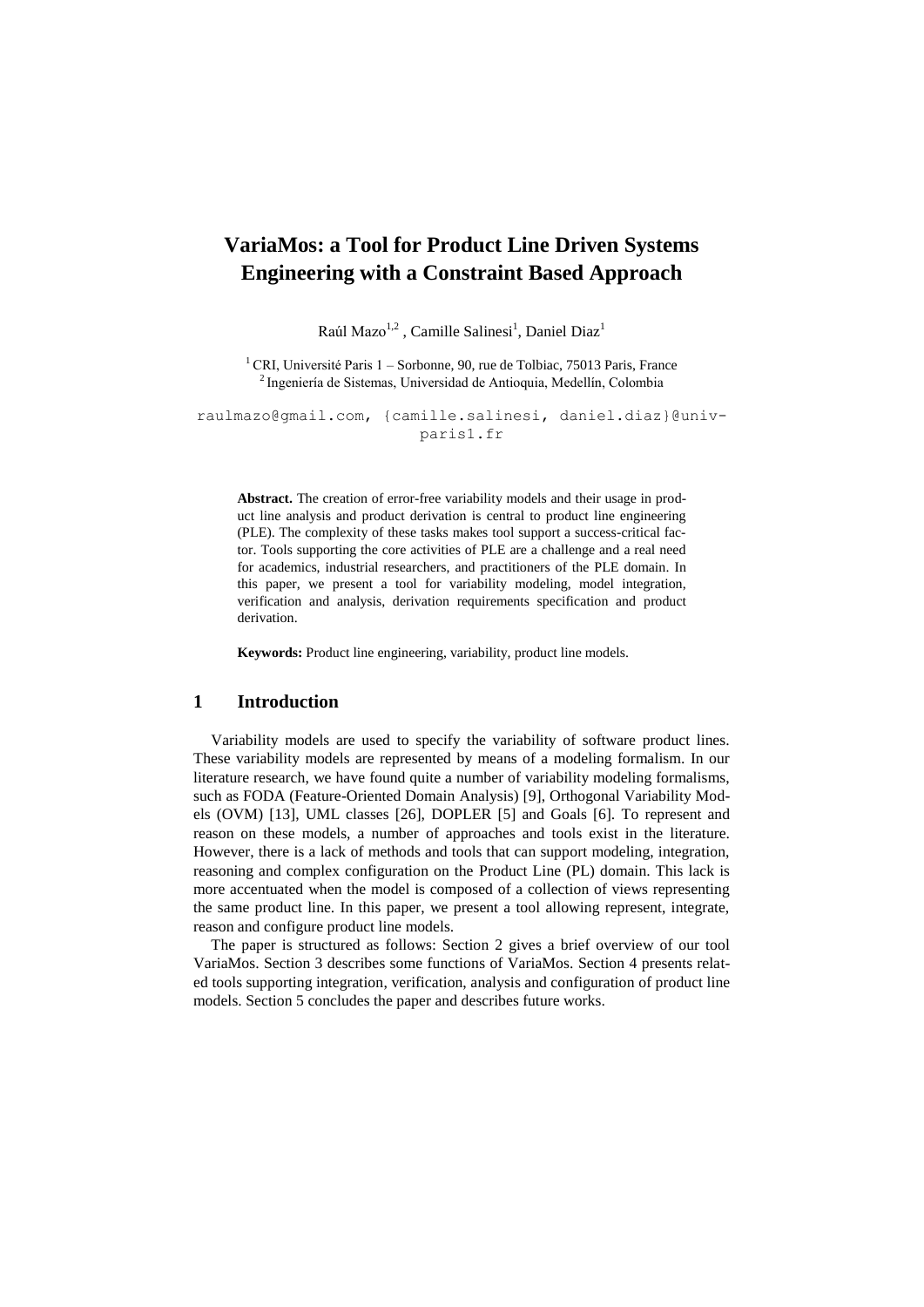# **2 VariaMos Architecture**

VariaMos (Variability Models) is an Eclipse plug-in for specification, automatic verification, analysis, configuration and integration of multi-view product line models. From a deployment point of view, VariaMos is an Eclipse plug-in that communicates with our GNU Prolog [3] by means of a socket. The VariaMos tool, its documentation and a video training are available online<sup>1</sup>.

# **3 Functionalities**

VariaMos allows working simultaneously on a set of models in multi-formalism mode. There are several activities that VariaMos is intended to support: domain engineering with multiple models, integrated verification of the verification criteria existing in literature [1, 14], analysis [1] and configuration [10, 16]. In additiVn, MariaMos allows creating/editing Product Line Models (PLMs) that have been imported as SPLOT XMI<sup>2</sup> or constraint program text files (cf. Figure 1(a)) and exporting/importing PLMs using a XMI or a constraint program file. This functionality allows communicating models from and to other applications.

### **3.1 Integration of Variability Models by means of Constraint Programs**

In our approach, each view of the product line system is transformed into a constraint program. A constraint program is a collection of constraints without a specific order. In this way, the constraint programs, representing the different views of the PL system, can be easily integrated into a single constraint program. The resulted constraint program represents the general system and offers a richer view of the PL (than individual views). VariaMos implements the five integration strategies presented by [10]. In our approach, two models' elements referring to the same concept must have the same name; we do not deal with mismatching of names. Mazo et al. [10] offer a list of rules to transform the most popular formalisms to represent variability models into constraint programs. Once each view of the PL system is transformed into CP, they can be integrated in a single constraint program using the graphical user interface presented in Figure 1 (b).

#### **3.2 Verification of Variability Models**

VariaMos implements the typology of verification criteria presented in [10]. Using this classification we can detect if the model is void [9], if the model is not a false PLM [1, 14], if the model does not have errors (like dead variables [1, 9, 14] or variables with wrong domains [1, 14], inconsistencies (like full-mandatory features [1] requiring optional features [9]) and redundancies (like full-mandatory variables in-

 $\overline{a}$ 

<sup>&</sup>lt;sup>1</sup> [https://sites.google.com/site/variabilitymodels/home/downloads/](https://sites.google.com/site/variabilitymodels/home/downloads)PresentationVariaMos2.js

<sup>&</sup>lt;sup>2</sup> [http://www.splot-research.org](http://www.splot-research.org/)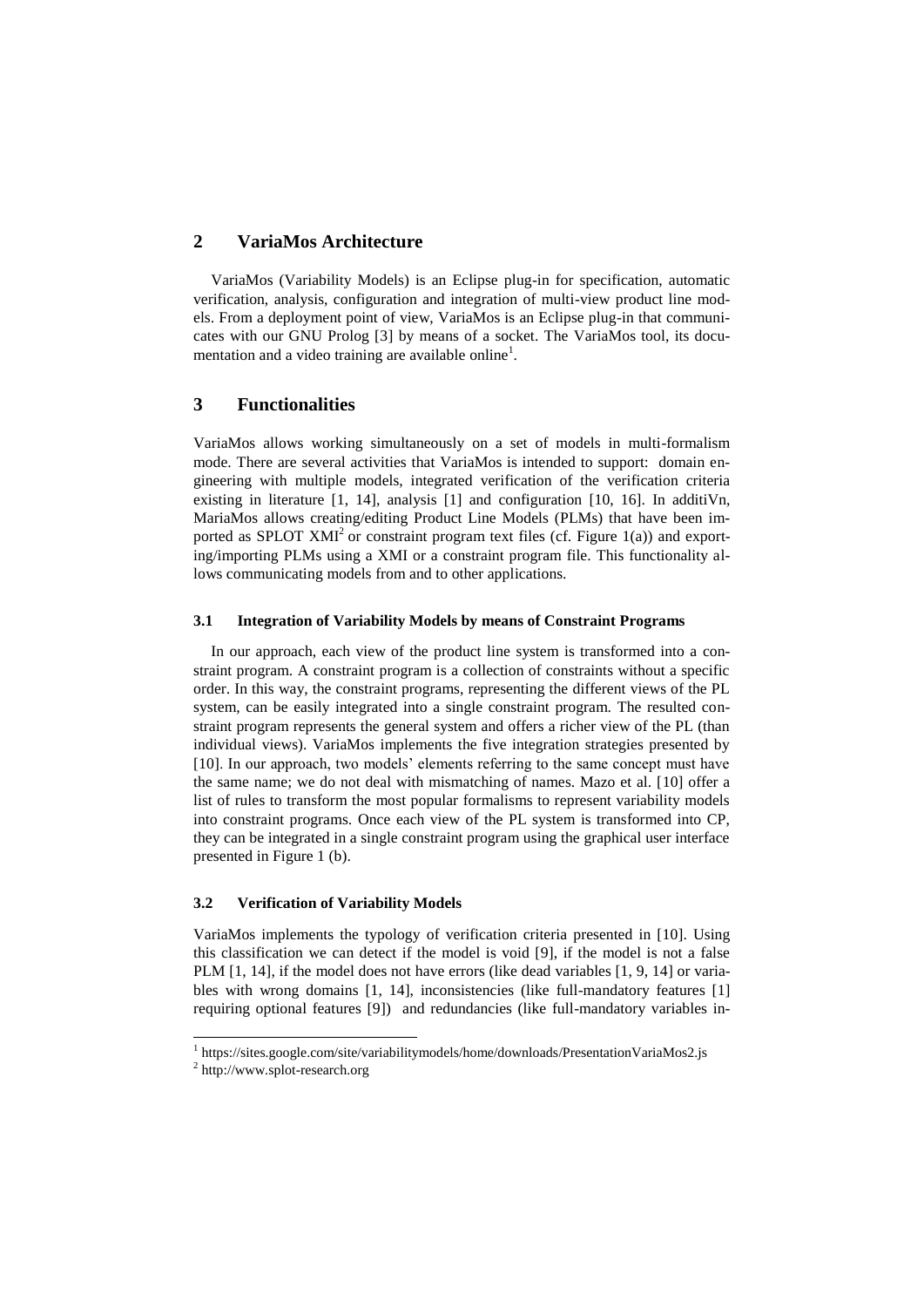cluded by another variable [14] or inclusion of a relative father [14]). A snapshot of the graphical user interface of VariaMos to implement these verification operations is presented in Figure 1 (c).



**Fig. 1.** GUI of VariaMos: (a) Definition/edition of Product Line Models, (b) Integration, (c) verification, (d) analysis and (e) configuration. Fig. 1 in high resolution is available at: https://sites.google.com/site/variabilitymodels/home/downloads/GUIofVariaMos.JPG

## **3.3 Execution of Analysis Operations**

All the analysis operations implemented in VariaMos are taken from literature and from industrial projects with our partners; most of the operations are explained and referenced on the literature review of Benavides et al. [1]. A small description of each analysis operation implemented in VariaMos and how they have been implemented are presented as follows: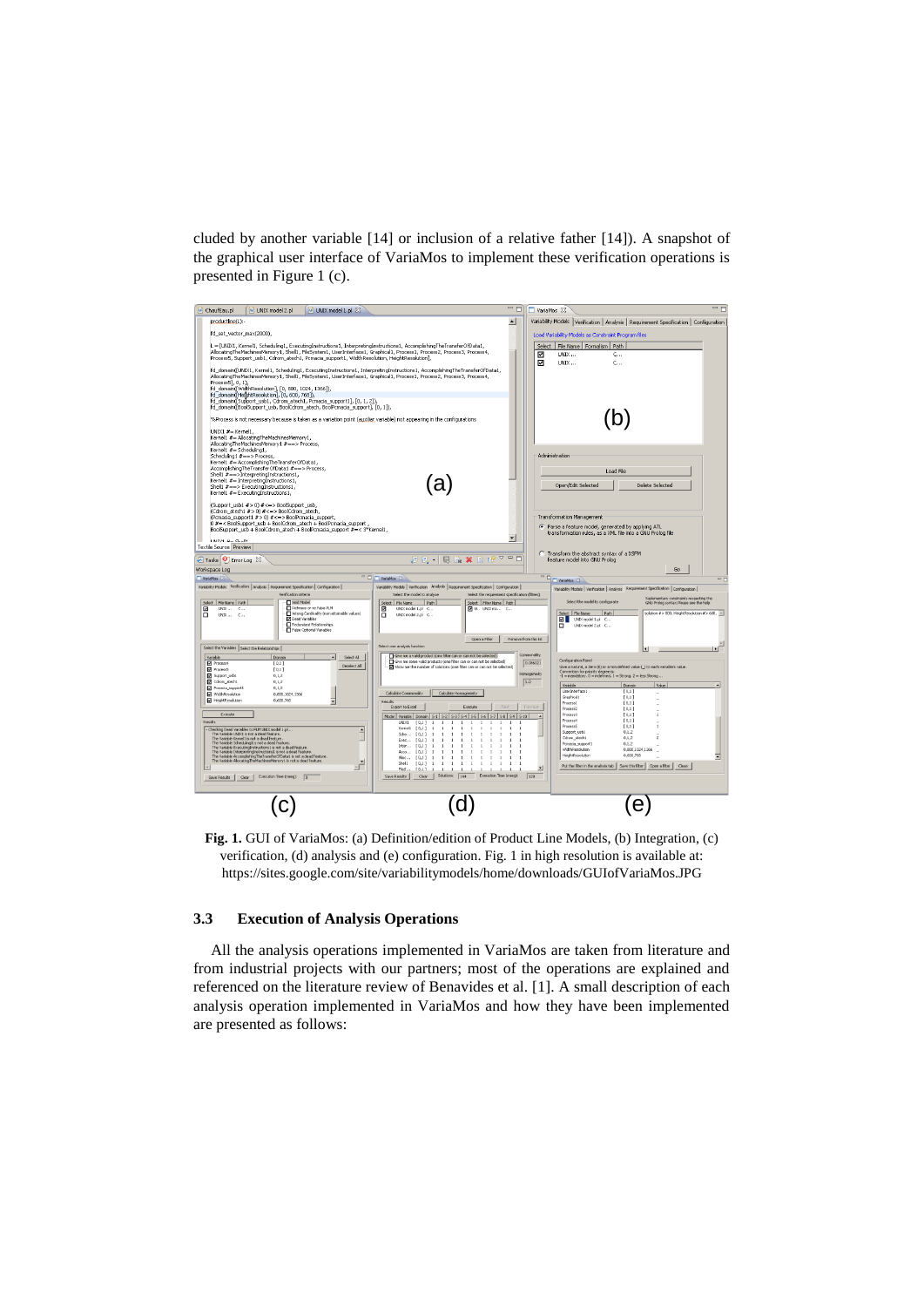- 1. Calculating the number of valid products represented by the PLM. This operation may be useful for determining the richness of a PLM. VariaMos implements this operation with GNU Prolog in the following way: *g\_assign(cpt,0), pl(\_), g\_inc(cpt), fail;g\_read(cpt,N)*, where *pl* is the fact that represents the product line model. With this operationalization we avoid the overload of the RAM with each solution generated and counted by the solver because each time a solution is found, we release the pile of solutions before the generation of a new one.
- 2. Obtaining the list of *all valid products* represented by the PLM, if any exist. This operation may be useful to compare two product line models. The list of valid product is obtained one by one from the solver by means of the backtracking technique. As the screenshot shows it in Figure 1(d), VariaMos provides users with the possibility to navigate in the list of products using the *Next* and *Previous* buttons.
- 3. Calculating product line commonality. This is the ratio between the number of products in which the set of variables of the PLM is present and the number of products represented in the PLM. This operation calculates the number of solutions in which all the variables of the PL are present and divides this number with the result obtained with operation 1.
- 4. Calculating Homogeneity: A more homogeneous PLM would be one with few unique variables in one product (i.e. a unique variable appears only in one product) while a less homogeneous one would be one with a lot of unique variables. By definition Homogeneity =  $1 -$  (#unicVariables / #products). This operation computes the number of variables that appear in only one product by means of a request to the solver and computes the number of products using the operation 1.
- 5. Calculating variability factor: This operation takes a PLM as input and returns the ratio between the number of products and  $2<sup>n</sup>$  where n is the number of variables considered. In particular,  $2<sup>n</sup>$  is the potential number of products represented by a PLM, assuming that there are not cross-tree constraints on the model and that all PLM's variables are Boolean. Variability factor **=** NProd / 2^ NVar. This function uses the solver to compute the number of variables and the number of products in the PLM.
- 6. Checking validity of a configuration. A configuration is a collection of variables and may be partial or total (e.g., the partial configuration presented in Figure 2(d)). A valid partial configuration is a collection of variables respecting the constraints of the PLM but not necessary representing a valid product. A total configuration is a collection of variables respecting the constraints of a PLM and where no more variables need to be added to form a valid product. This operation may be useful to determine if there are or not contradictions in a collection of variables or to determine whether a given product is available in a product line. To operationalize this function, the configuration to check is considered as a collection of external constraints where each constraint corresponds to the assignation of a particular value to each one of the variables of the PLM. Then, the external constrains and the constraints of the PLM are executed together in the solver to verify if the whole of constraints is consistent (i.e., there is a valid solution satisfying all these constraints).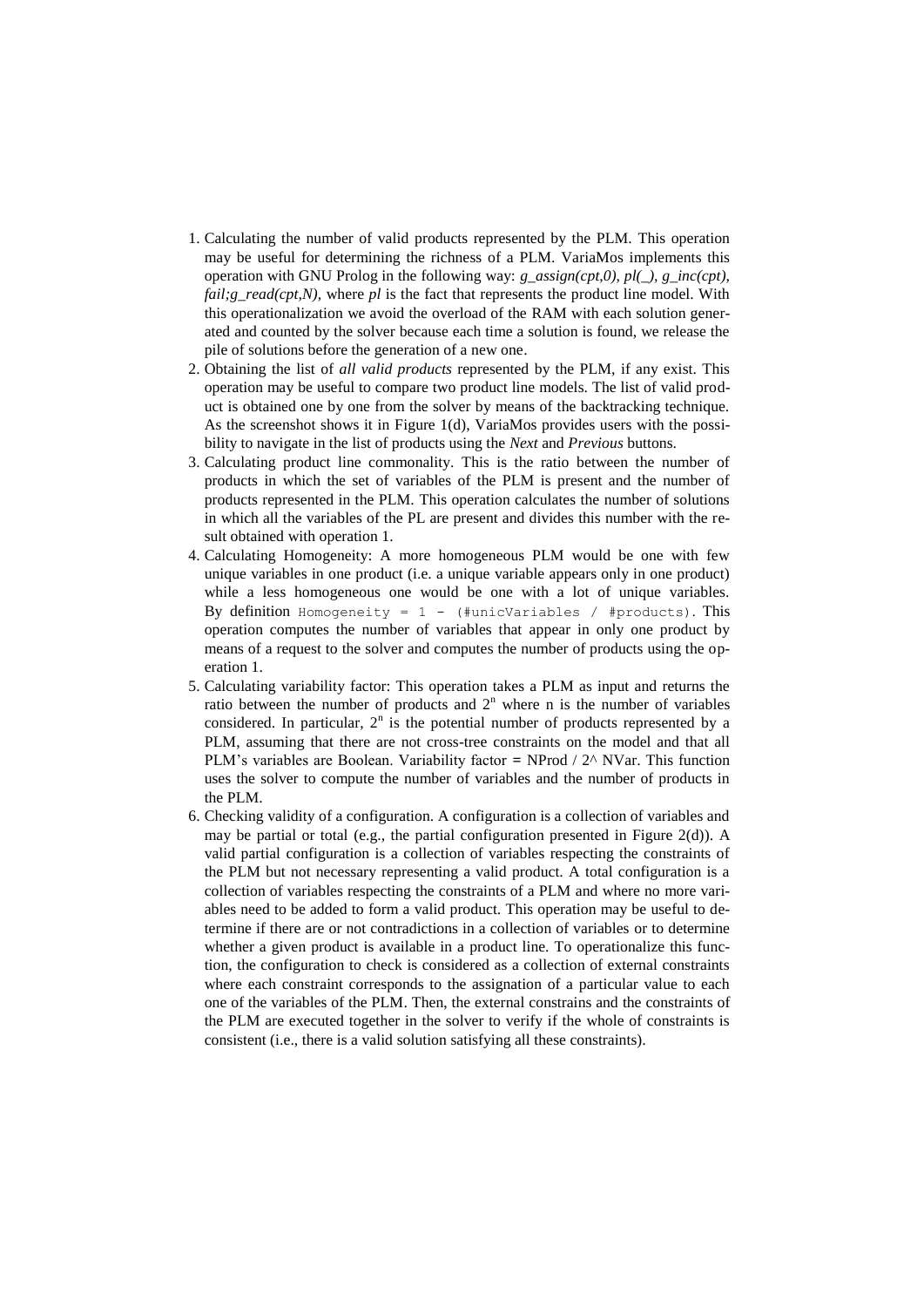- 7. Executing dependency analysis or decision propagation. It looks for all the possible solutions after assigning some fix value to a collection of values and then asking the solver for almost one solution. This operation is very similar to the operation 6, however, with this operation we can check the satisfaction of constraints by means of reification, and not only the satisfaction of variables of the PL as in operation 5.
- 8. Specifying external requirements specifications for configurations using constraints. This operation allows the specification of constraints that are not constraints of the domain, but configuration constraints. To operationalize this function, external constraints are defined in GNU Prolog and then added to the constraints of the PLM; once added, all the constraints are executed in the solver. See [10] for more details and Figure 1(e) for a snapshot of the implementation of this function in VariaMos.
- 9. Applying a filter. This operation takes a configuration (i.e., set of variables, each one with a particular value) and a collection of external requirements and returns the set of products which include the input configuration and respect the PLM's constraints and the external constraints. Figure 1(e) presents a snapshot of the GUI of this function in VariaMos.
- 10. Calculating the number of products after applying a filter. This operation uses the technique presented in operation 1 to compute the number of products that can be configured from a PLM in presence of a filter. A filter is presented as a collection of external constraints and particular assignation of values to the variables of the PL. To operationalize this function, the filter is added to the collection of the PLM's constraints and then executed in the solver. Figure 1(d) presents a snapshot of the GUI of this function in VariaMos.
- 11. Find an optimal product with respect to a given attribute like cost *(min goal)* and benefit *(max goal).* Detection of "optimal" products is very important for decision makers as presented in [10]. To operationalize this function we use the *fd\_maximize* and the *fd\_minimize* facts offered by the GNU Prolog solver.

## **3.4 Other Features**

According to [8], a tool for automating reasoning on variability models should be efficient, scalable and with enough expressivity to represent different kinds of variability constraints. These characteristics are evaluated on VariaMos as follows:

*Reasoning efficiency.* The execution time of each reasoning operation can be calculated by the solver by means of a request for the current time (by means of the prolog function user  $\times$  time(T1)) at the beginning and at the end (by means of the prolog function user  $\times$  time(T2)) of each constraint program. The time spent by the solver to execute the operation at hand, is computed by means of the clause:  $T \text{ is}$ T2 - T1. We have showed the reasoning efficiency of VariaMos in several works; for instance: [10, 12, 15] show the efficiency of VariaMos in verification of product line models and [11] shows the efficiency of VariaMos in transforming PLMs.

*Scalability.* VariaMos scalability has been validated using a corpus of 54 models specified in several languages, representing several domains and with sizes from 9 to 10000 variables. In all these cases, VariaMos shows a promising scalability in the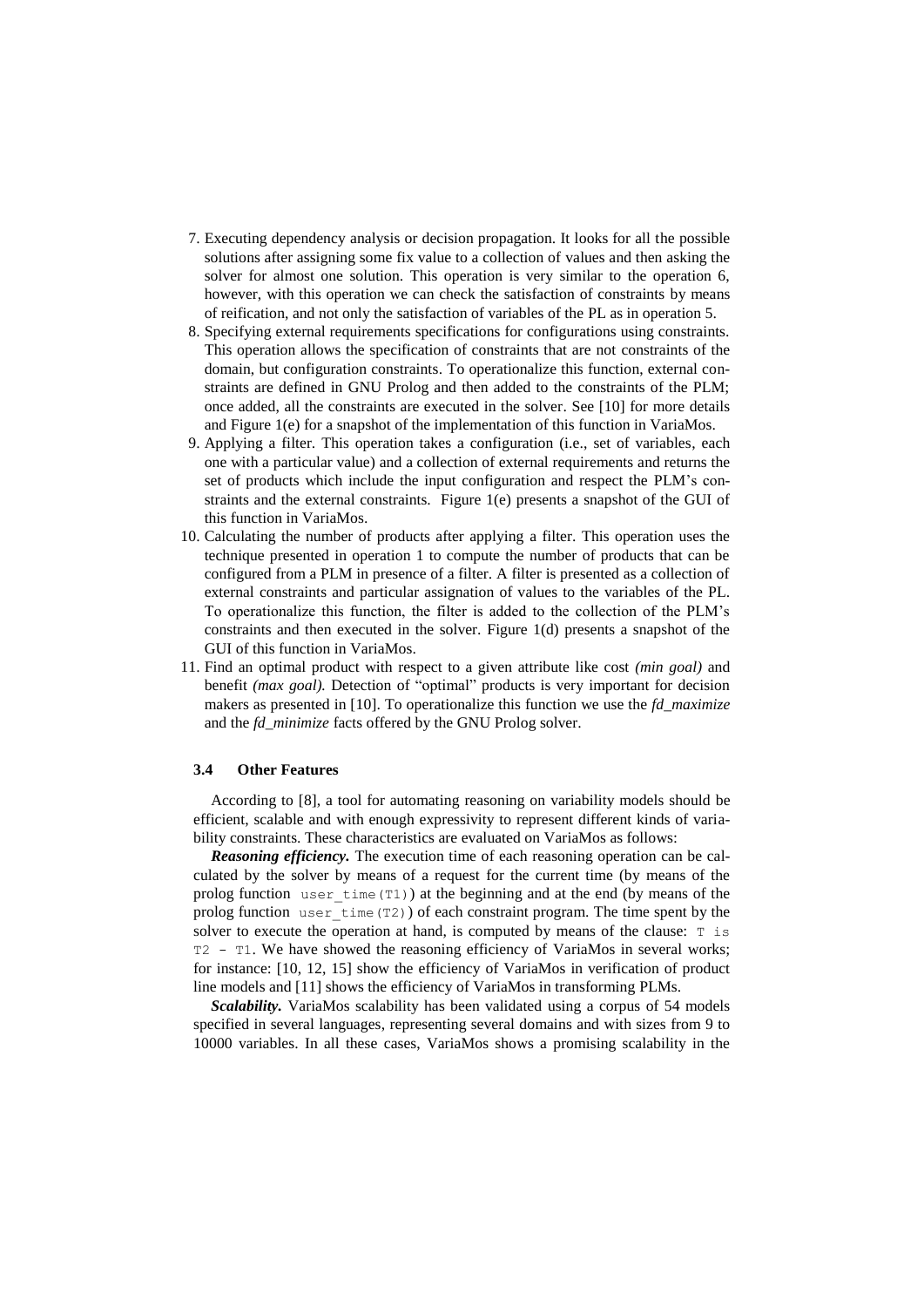execution of the reasoning operation presented in this paper. The results have been reported in works like [10, 12, 15].

*Expressivity.* In VariaMos, product line models can be loaded as XMI or text files and then, labeled with it particular notation. VariaMos offers several capabilities to represent and transform different types of product line models into constraint programs. In addition, models can be edited with XML and text editors furnished by Eclipse IDE. The power of expression of VariaMos is compared with the one of constraint programming to specify PLMs [10, 15].

# **4 Related Works**

The most of the tools for supporting product line engineering focus on one or two aspects but not in all of the aspects presented in this paper.

For instance, from the point of view of modeling, there are tools like Feature Plugin<sup>3</sup>, XFeature<sup>4</sup>, AHEAD Tool Suite<sup>5</sup>, Pure::variants<sup>6</sup> and Requiline<sup>7</sup>. The most of these tools were built to graphically construct feature models and to derive products from these models, not to reason on these models.

From the point of view of analysis and verification, most of the tools found in literature are formalism-dependent and they only focus on feature models. In addition, most of them focus on verifying the consistency of a combination of features (a feature configuration) against the feature model. Tools like  $FAMA<sup>8</sup>$  and  $SPLOT<sup>9</sup>$  consider several analysis and verification operations over feature models; however, they have been targeted in the analysis and verification of models represented by a single view.

From the point of view of expressivity, modeling tools available in the literature are just starting to offer some model-to-model transformation capabilities, but these are still limited and often ad hoc. Some examples of these tools are: Andro-MDA $^{10}$ , openArchitectureWare<sup>11</sup>, Fujaba<sup>12</sup> (From UML to Java And Back Again), Jamda<sup>13</sup> (JAva Model Driven Architecture), JET<sup>14</sup> (Java Emitter Templates), MetaEdit+<sup>15</sup> and Codagen Architect<sup>16</sup>. There are also approaches that do combine multiple variability

l

<sup>3</sup> <http://gp.uwaterloo.ca/fmp>

<sup>4</sup> http://www.pnp-software.com/XFeature/

<sup>5</sup> <http://www.cs.utexas.edu/~schwartz/ATS/fopdocs/>

<sup>6</sup> http://www.software-acumen.com/purevariants/feature-models

<sup>7</sup> http://www-lufgi3.informatik.rwth-aachen.de/TOOLS/requiline

<sup>8</sup> <http://www.isa.us.es/fama>

<sup>9</sup> [http://www.splot-research.org](http://www.splot-research.org/)

<sup>10</sup> http://www.andromda.org.

<sup>11</sup> http://www.openarchitectureware.org/

<sup>12</sup> http://www.fujaba.de

<sup>13</sup> http://sourceforge.net/projects/jamda

<sup>14</sup> http://www.eclipse.org/articles/Article-ET/jet\_tutorial1.html

<sup>15</sup> http://www.metacase.com/

<sup>16</sup> http://www.codagen.com/products/architect/default.htm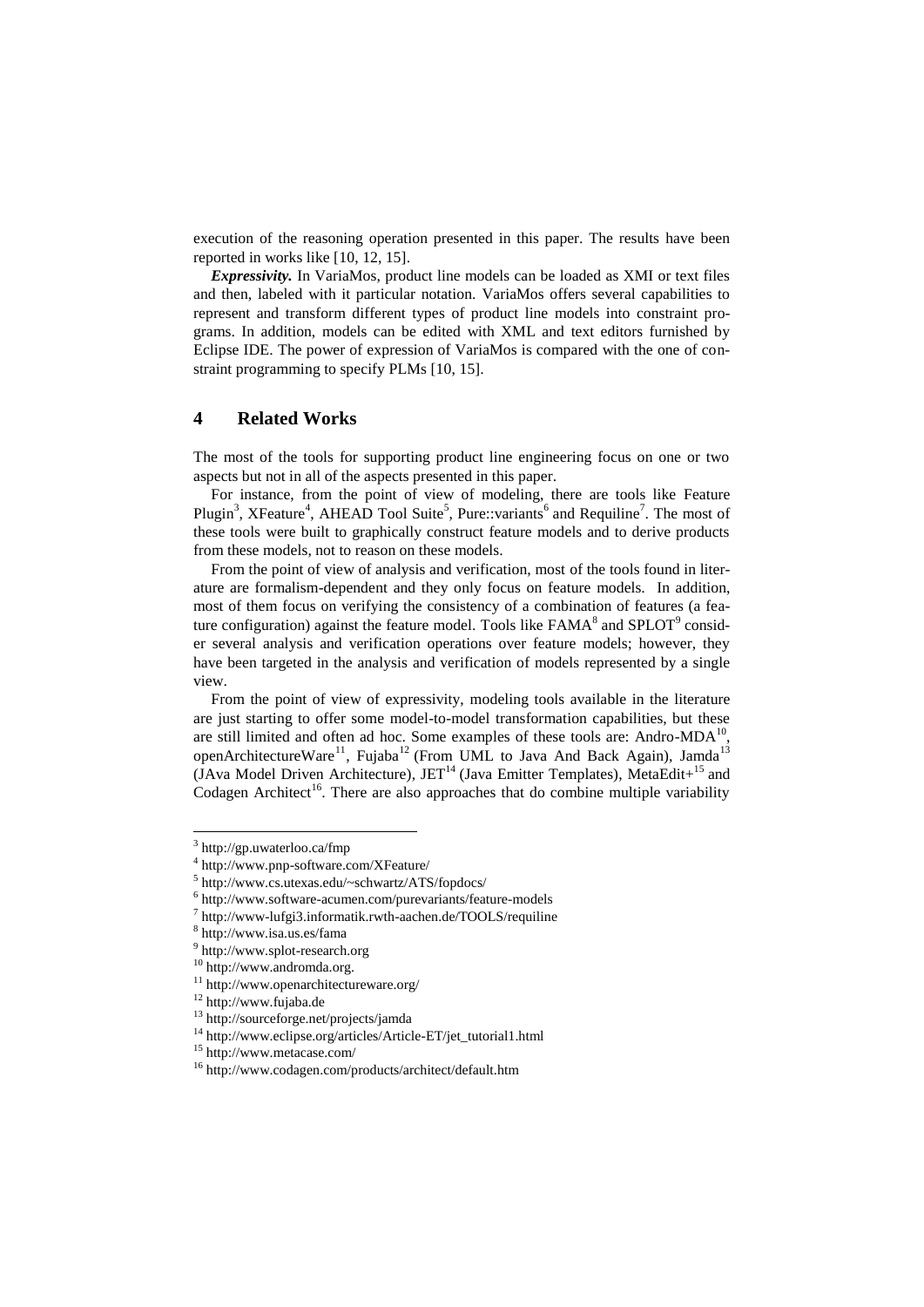models, e.g., Kumbang $Tools<sup>17</sup>$  combining the feature and component-based models. However, none of them deals whit transformation of product line models, where the semantic of the model represents not only one but an undefined collection of product models.

From the point of view of configuration, there are several tools in literature that address this topic. For instance, FAMA, SPLOT and FdConfig [16]; however these tools do not support as much reasoning operations over product line models as VariaMos do. In addition, they do not support reasoning operations over multiple PLMs.

# **5 Conclusions and Future Works**

In this paper we introduced the first release of VariaMos which is an Eclipse plug-in for edition, integration, verification, analysis and configuration of PLMs. We introduced the functionalities of the tool and we exposed some of the most relevant design and implementation details. Finally, we showed the differences between VariaMos and other tools found in literature and we concluded that VariaMos supports more variability modeling languages, automatically verifies more criteria than the other tools, and is the first tool to implement reasoning operations over multi-views PLMs. Although VariaMos is not a mature tool yet, its promising capabilities of extensibility, interoperability, scalability, expressivity and efficiency will allow the tool to become accepted and used by the academic and industrial community in the future.

Several challenges remain for our future work. On the one hand, the implementation of more verification and analysis functions. For instance, verification against a meta model defined by users, incorporation of a guided process allowing correcting anomalies and support incorporation for incremental verification are envisaged for future releases. On the other hand, it is planned to incorporate, in our tool, a graphical representation of constraint programs, automation of PLM construction from a collection of products models, multi-stage configuration of products from complex requirements formulated as constraint programs and also connection with other kind of solvers; e.g., SAT (SATisfiability), BDDs (Binary Decision Diagrams) and SMTs (Satisfiability Modulo Theories) in order to improve the efficiency of certain reasoning operations.

## **Acknowledgments**

 $\overline{a}$ 

Many thanks to Diego Quiroz, Sebastian Monsalve, and Jose Ignacio Lopez for their invaluable help with this tool.

<sup>17</sup> <http://www.soberit.hut.fi/KumbangTools/>